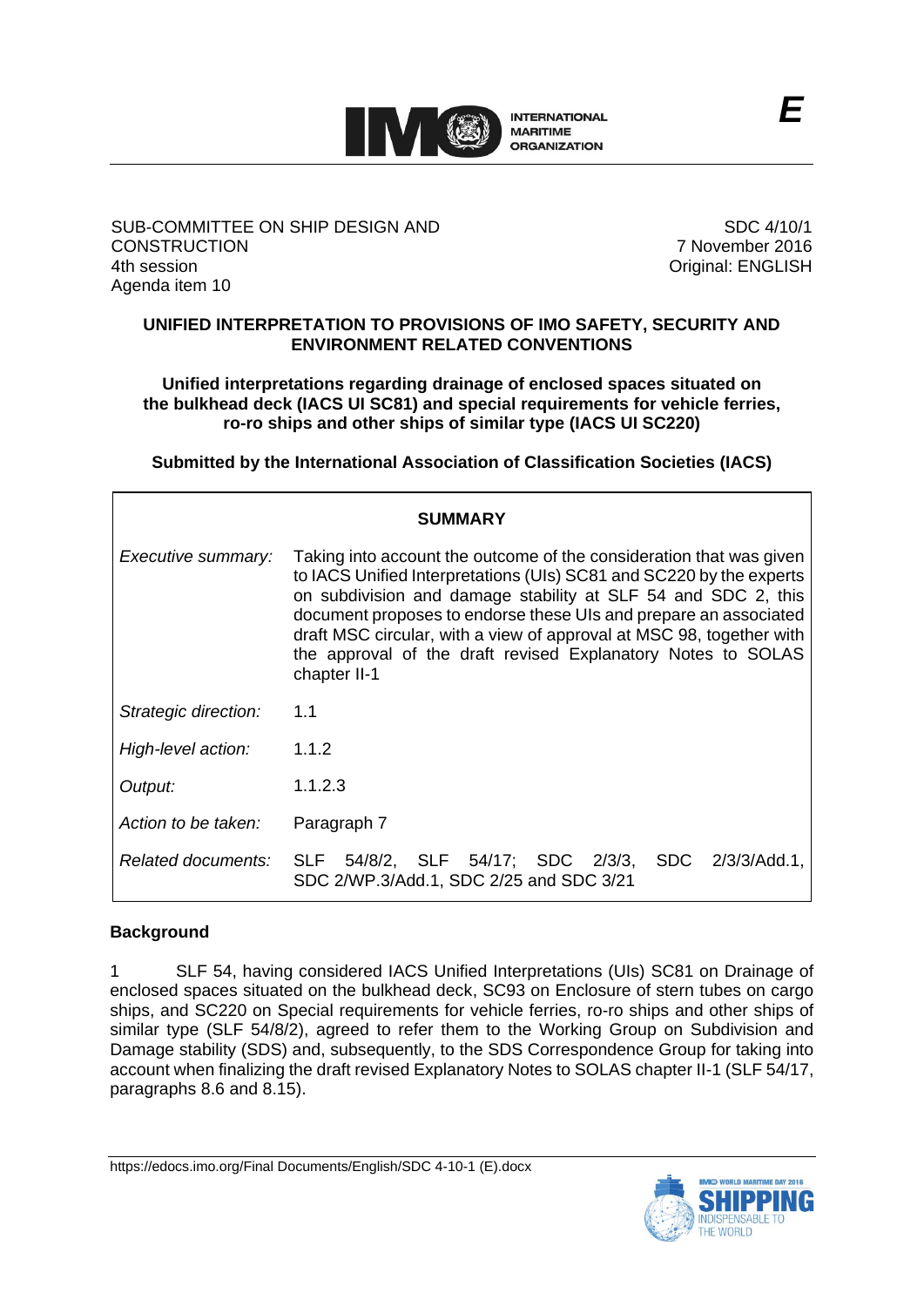2 Following the decision of the SDS Correspondence Group, UI SC93 had been incorporated directly into the draft revised Explanatory Notes.

3 In discussing UIs SC81 and SC220, the SDS Correspondence Group, having considered two options for taking these UIs into account, i.e. their incorporation into the draft revised Explanatory Notes or issuing them as MSC circulars to be referred to in the draft revised Explanatory Notes, agreed that the UIs were clear and technically robust and, therefore, might be issued as stand-alone MSC circulars, without incorporating them into the draft revised Explanatory Notes (SDC 2/3/3, paragraphs 10.57 and 10.59).

4 The SDS Working Group, re-established at SDC 2, having considered the report of the SDS Correspondence Group (SDC 2/3/3 and SDC 2/3/3/Add.1), agreed to the conclusions and recommendations in paragraph 3 above and requested the Sub-Committee to endorse the outcome of the discussion on the draft amendments to the Explanatory Notes (SDC 2/WP.3/Add.1, paragraphs 7 and 15.3). SDC 2, subsequently, endorsed the decision of the SDS Working Group regarding the finalization of the draft revised Explanatory Notes (SDC 2/25, paragraph 3.30).

## **Discussion**

5 IACS, bearing in mind the information in paragraphs 1 to 4 above and having noted the following decision of SDC 3 (SDC 3/21, paragraph 3.31):

"The Sub-Committee noted that, due to time constraints, the group was unable to finalize the draft Explanatory Notes to the SOLAS chapter II-1 subdivision and damage stability regulations. Therefore, the group decided to continue consideration of the draft Explanatory Notes with a view to reporting to SDC 4 and recommended that a correspondence group (see paragraph 3.35) be instructed to further consider this issue with a view to it being finalized at SDC 4.",

is of the opinion that IACS UIs SC81 and SC220, should be endorsed by the Sub-Committee, with a view to developing an associated draft MSC circular and subsequent submission to the Maritime Safety Committee for consideration, together with the draft revised Explanatory Notes to SOLAS chapter II-1.

## **Proposal**

6 Based on the analysis provided above, it is proposed to endorse IACS UIs SC81 and SC220, as set out in the annex, to prepare an associated draft MSC circular and refer them to the Maritime Safety Committee for approval in conjuction with the adoption of the draft revised Explantory Notes.

## **Action requested of the Sub-Committee**

7 The Sub-Committee is invited to consider the foregoing, in particular the proposal in paragraph 6 above, and take action as appropriate.

\*\*\*